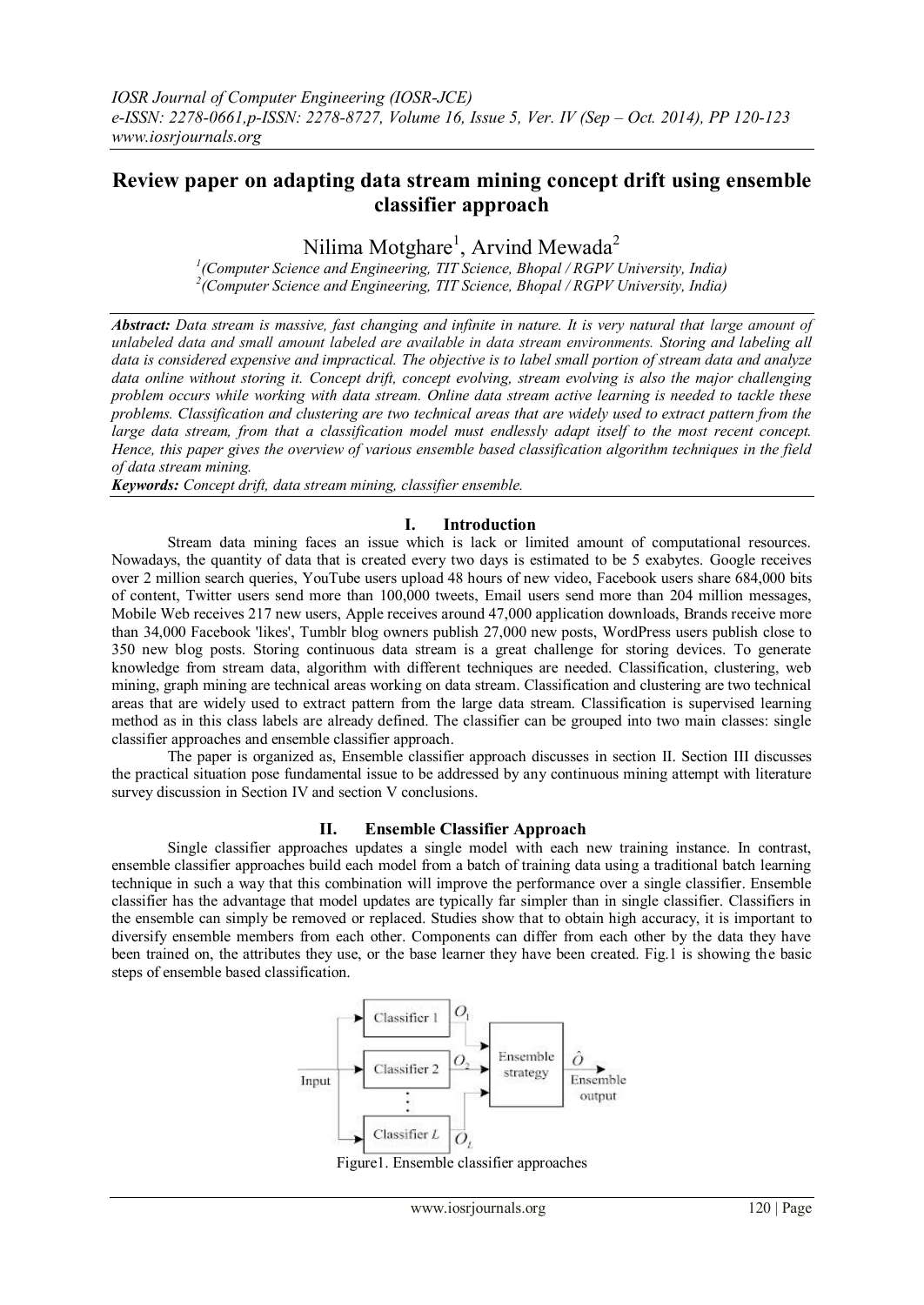#### **III. Practical Situations Pose Fundamental Issues To Be Addressed By Any Continuous Mining Attempt**

#### *a)* **Adaption Issue:**

In traditional learning tasks, data is stationary and the underlying concept that maps the attributes to class labels is unchanging. With data streams, however, the concept is not static but drifts with time due to changes in the environment. Learning algorithm often need to operate in dynamic environment which are changing unexpectedly. One desirable property of these algorithms is their ability of incorporating new data. Adaptive learning algorithms can be seen as advanced incremental learning algorithms that to adapt to evaluation of the data generating process over time.

#### *b)* **Robustness Issue**

Noise can severely impair the quality and speed of learning. It is difficult to distinguish noise from changes caused by concept drift. This problem is encountered in many applications where the source data can be unreliable, and also errors can be injected during data transmission. If an algorithm is too eager to adapt to concept changes, it may overfit noise by mistakenly interpreting it as data from a new concept. If the algorithm is too conservative and slow to adapt, it may overlook important changes.

#### *c)* **Performance Issue**

The requirement of on-line processing of data streams and by limited computation and memory resources, continuous data stream mining should conform to the following criteria: (a) Learning should be done very fast, preferably in one pass of the data. (b) Algorithms should use less memory resources, for the storage of either the intermediate results or the final decision models.

## *d)* **Concept drift**

Concept drift primarily refer to an online supervise learning scenario when the relation between the input data and the target variable changes over time. It degrades the accuracy of classification system up to a point that the expected quality. The goal of predictions system is to predict class or the target value may change over time. Concept drifts can be grouped into two main families: abrupt and gradual.

#### *e)* **Concept drifts adaptation process**

Concept drift refers to the learning problem where the target concept to be predicted changes over time in some unforeseen behaviors. It is commonly found in many dynamic environments, such as data streams, P2P systems, etc. Real-world examples include network intrusion detection, spam detection, fraud detection, epidemiological, and climate or demographic data, etc.

## **III. Literature Survey**

Kapil Wankhade et. al [1] proposed novel approach for data stream classification method. It uses weighted majority and adaptive sliding window approaches to handle noisy and concept drifting data streams for improving performance of classification in terms of accuracy. Weighted majority creates experts, remove them and updates their weights for accurate prediction and to recover from concept drift. Window technique is used to monitor the error rate of current model and helps to overcome the problem of storing and processing fast data.

Mayank Pal Singh [2] proposed a supervised learning model to quantify the concept drift in the network traffic. The ROC curves derived from classification of Naive Bayes classifiers identify the concept drift of the current class from the base class. The proposed model uses adaptive learning strategies with fixed training window to constantly evolve the model.

-Separating the data stream into chunk is popular solution for mining the data stream. Xingquan Zhu et. al [3] proposed algorithm that dynamically selects a single "best" classifier to classify each test instance at run time. Attribute-oriented Dynamic Classifier Statically partition the evaluation set into subsets by using the attribute values of the instances, Evaluate the classification accuracy of each base classifier on all subsets and for a test instance, use its attribute values to select the corresponding subsets and select the base classifier that has the highest classification accuracy from the selected subsets as the "best" classifier to classify the test instance. Attribute-oriented Dynamic Classifier outperforms most classifier combination (CC) technique or classifier selection (CS) technique in many situations and appears to be a good solution for mining real-world data.

-Gansen Zhao et. al [4] present SRASTREAM framework. It is an on-demand triggered clustering framework which will perform the clustering in due time when the concept drifting happens, It consists of four core components: Quick Computation Module (QCM), Evolving Detecting Module (EDM), Clustering Module (CM) and Resource Monitoring Module (RMM). CM is a core module in this framework will be triggered to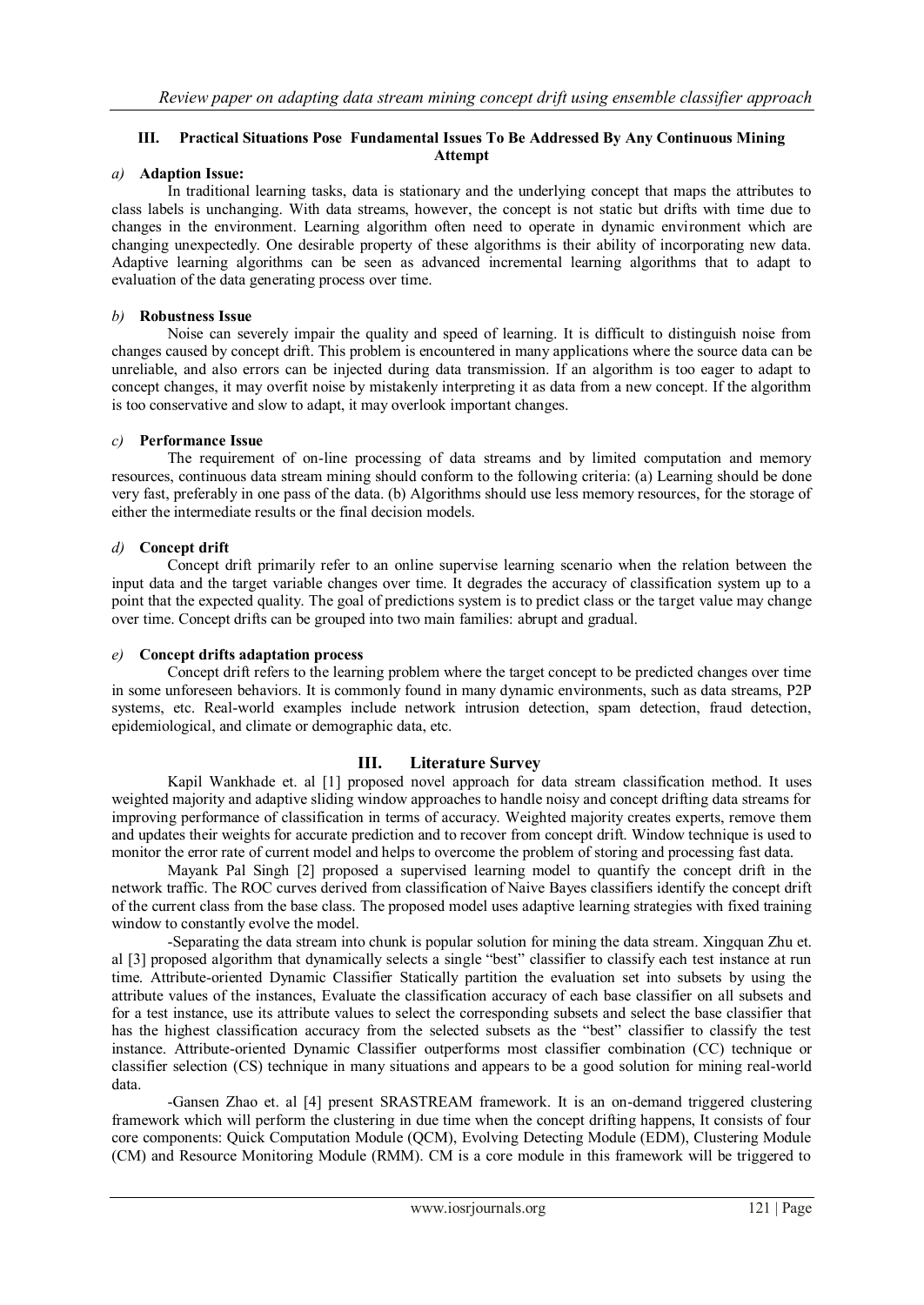take the related clustering actions in time by identifying the concept drifting in an online and quick way. Hence the framework achieves improved clustering speed by losing the acceptable accuracy.

G. R. Marrs et. al [5] present two new algorithms that use a time of classification protocol for handling latency in data stream and improving classification in affected domains, that is CDTC versions 1 and 2.

Muhammad Shaheryar et. al [6] proposed an novel ensemble classifier Rot-SiLA which is developed by combining Rotation Forest algorithm and SiLA. Random Forest includes decision trees based on feature extraction where Principal Component Analysis (PCA) is used to rotate the feature subsets.

Zohre Karimi et. al [7] proposed a new classification algorithm for the classification of batch data called harmony-based classifier and then give its incremental version for classification of data streams called incremental harmony-based classifier. Finally, improve it to reduce its computational overhead in absence of drifts and increase its robustness in presence of noise. This improved version is called improved incremental harmony-based classifier.

Peng Zhang et. al [8] state that to classify each stream record in a timely manner the Ensemble-tree indexing for sublinear convert ensemble models into spatial databases and applies spatial indexing techniques to achieve fast prediction.

Amineh Amini et. al [9] present clustering base algorithm and more focus on Density-based method because it's ability to discover arbitrary shape clusters and noise detection. The algorithms were divided into two basic categorizations, micro-cluster and grid algorithms for easier investigation of the density-based clustering algorithms.

Chao-Wei Li et. al [10] proposed SA-Miner algorithm that discovers frequent itemsets through support approximation. SA-Miner learns a concept by constructing models for the support relationships that describe the concept. The proposed method not only performs efficiently in terms of time and memory but also preserves mining accuracy well on concept-drifting data streams.

Chien-I Lee et. al [11] proposed Concept Drift Rule Mining Tree called CDR-Tree to accurately mine rule of concept drift which was ignored in past. CDR-Tree initially integrating the new and old instances from different time point into pairs and build the CDR-Tree. During the building step, information gain is used as the criterion to select the best splitting attribute in each node. Higher the concept drift level would make the CDR-Tree more complex and less accurate so discretization algorithm used to reduce the complexity of CDR-Tree and able to accurately predict drifting instances.

Stephen H. Bach et. al [14] proposed a paired learner that pairs a stable online learner with a reactive one to cope with concept drift. A stable learner predicts based on all of its experience, whereas a reactive learner predicts based on its experience over a short, recent window of time.

In the case of unknown class labels of future data, it is expected that averaging probability ensemble (AP) ensemble classifier has higher classification accuracy although incapable of much prior knowledge of future data, but the application is limited to some extent because of neglecting the concept evolution caused by noise. Nevertheless, WE ensemble classifier is unable to solve the continuous concept evolution, but it has good capability for anti-noisy. In order to effectively solve these two problems arising from data stream mining, Zhenzheng Ouyang et. al. [12] proposed a novel ensemble classifier framework (WEAP-I) for mining conceptdrifting data streams with noise based both on weighted ensemble (WE) and the averaging probability ensemble (AE) under the "Learnable Assumption". The method, called WEAP-I, which trains a weighted ensemble classifier on the most n data chunks and trains an averaging ensemble classifier on the most recent data chunk.

Yang Zhang et. al [13] firstly consider the problem of the one-class classification on text stream with respect to concept drift where a large volume of documents arrives at a high speed and with change of user interests and data distribution. An stacking style ensemble-based classifier designed to dealt with the problems of concept drift, small number of training examples, no negative examples, noisy data, and limited memory space on streaming data classification.

## **IV. Conclusion**

In this paper, the state of the art on ensemble methodologies to deal with nonstationary data has been reviewed. Tracking concept drift is important for many applications. Ensemble classifier creates and removes base algorithm in response to change in performance, which makes it well suited for problem of concept drift. It achieved higher predictive accuracies and converged to those accuracies more quickly. We anticipate that these investigation lead to general, robust and scalable ensemble methods for tracking concept drift.